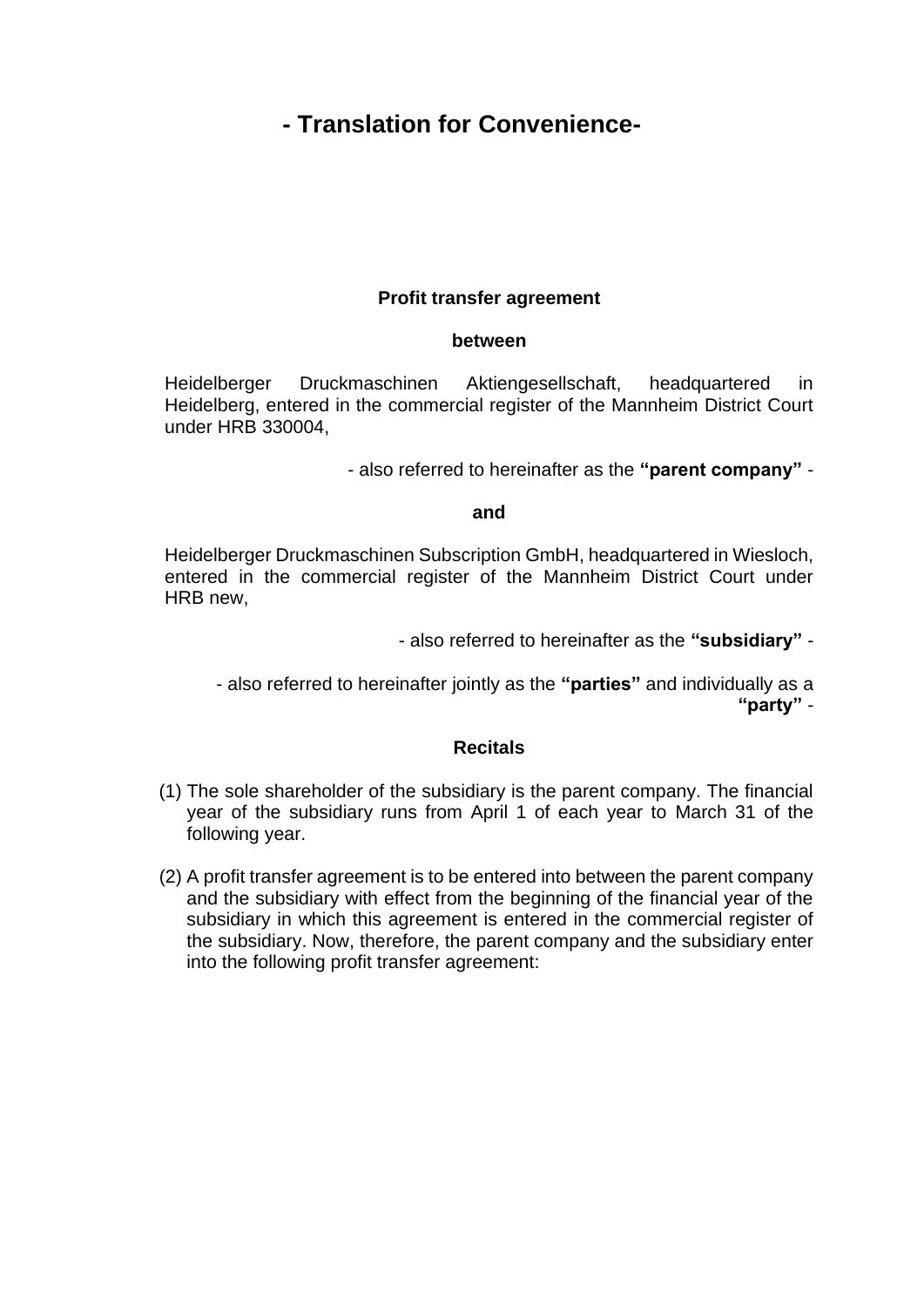## **Article 1 Profit transfer**

- (1) The subsidiary undertakes to transfer all its profits to the parent company in accordance with all provisions of section 301 of the Aktiengesetz (AktG – German Stock Corporation Act) as amended from time to time.
- (2) Other retained earnings recognized during the term of this agreement must be reversed by the subsidiary at the request of the parent company and transferred as profit.
- (3) With the approval of the parent company, the subsidiary can transfer amounts from the net income for the year to retained earnings (section 272 (3) of the Handelsgesetzbuch (HGB – German Commercial Code)) to the extent that is permitted by commercial law and is economically justifiable in line with prudent business judgment.
- (4) The entitlement to the profit transfer arises at the end of the respective financial year of the subsidiary and falls due on the value date at this time.

# **Article 2 Loss absorption**

The provisions of section 302 AktG as amended from time to time apply accordingly.

# **Article 3 Effective date and duration**

- (1) The agreement becomes effective on entry in the commercial register of the subsidiary. The agreement applies retroactively from the beginning of the financial year of the subsidiary in which this agreement is entered in the commercial register of the subsidiary.
- (2) The agreement is concluded for a period of five years, counting from the time it becomes effective in accordance with section (1) sentence 2. If this period of five years ends during a current financial year of the subsidiary, the minimum term of the agreement in accordance with sentence 1 is extended to the end of thiat financial year. Thereafter, the agreement continues indefinitely unless it is terminated in writing with notice of one month in compliance with the above minimum term.
- (3) Moreover, the agreement can be terminated in writing for good cause without notice. Good cause is present in particular if